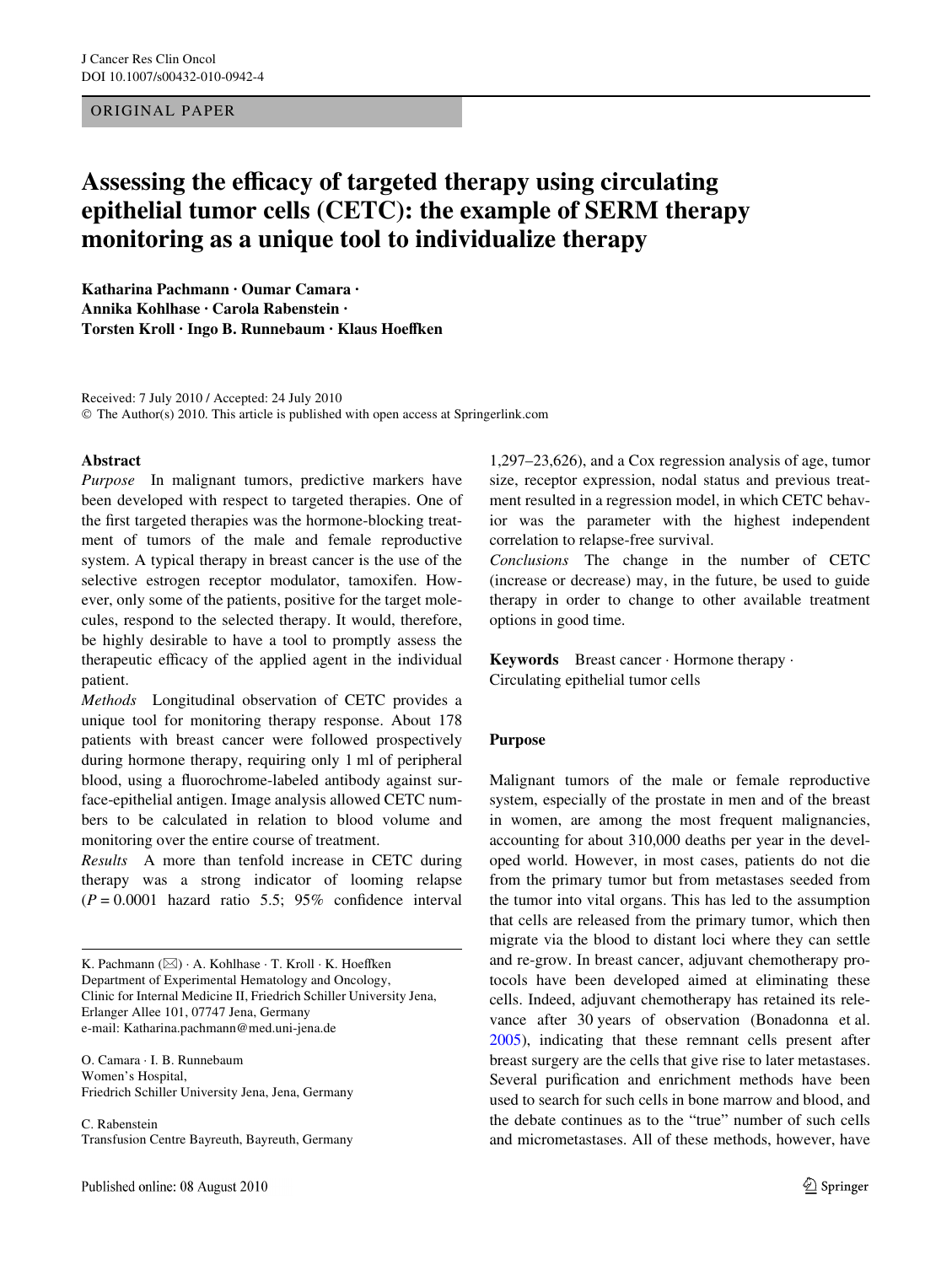major drawbacks: density gradient purification with interphase recovery and several washing steps may lead to a significant loss of relevant cells (Fleisher and Marti [2001\)](#page-6-1) and magnetic bead enrichment as used by the CellSearch system may lead to massive cell destruction, leaving mainly cell debris (Comans et al. [2010\)](#page-6-2). Omitting all enrichment procedures, we have developed a method termed MAINTRAC<sup>®</sup>, with which we were able to analyze the presence of viable cells in different stages of disease and their response to the applied therapies. The commercially available Cellsearch method, which probably due to the above-mentioned massive cell loss, detects >1 viable cells only in about 10% of patients with primary breast cancer (Bidard et al. [2010](#page-6-3)), whereas this was true in 3% of normal donors (Miller et al. [2010\)](#page-7-0). We were able to detect CETC in 92% of all patients with primary breast cancer and in 3% of healthy donors (Pachmann et al. [2005\)](#page-7-1).

It is hypothesized that all CETC from the primary tumor are rapidly eliminated from the blood (Molloy and van't Veer [2008\)](#page-7-2) and that subsequently detected tumor cells must be continuously spread from occult micrometastatic loci (Meng et al. [2004\)](#page-7-3). We have, however, shown that CETC are present in patients with cancer already before treatment (Camara et al. [2007](#page-6-4)), but additional cells can be disseminated by surgery (Camara et al. [2006\)](#page-6-5). Part of these cells, after surgery, are rapidly eliminated (Camara et al. [2006\)](#page-6-5) but remnant cells can be present in the blood at constant numbers over long times (Pachmann [2005](#page-7-4)), indicating that they are only rarely completely eliminated and can survive and re-circulate in peripheral blood.

CETC can be reduced or eliminated by systemic chemotherapy, and this correlates with a good prognosis, indicative of the role of these cells play in metastasis formation (Lobodasch et al. [2007](#page-6-6)). A reappearance or increase in CETC already during chemotherapy, possibly also through mobilization from remote loci, is associated with poor relapse-free survival (Pachmann et al. [2008\)](#page-7-5). These re-increasing CETC obviously have a high capacity to resettle again when released at the end of chemotherapy, thereby giving them an advantage for re-growth into measurable metastases.

Monitoring the response of CETC with this method, we were able to confirm results for individual patients at the single-cell level (Pachmann et al. [2008\)](#page-7-5) that had previously only been statistically determined in large patient populations, such as the observation that adjuvant systemic chemotherapy treatment is not necessary or not sufficient in all patients with breast cancer (van der Hage et al. [2007\)](#page-7-6) and that estrogen receptor-negative  $(ER-)$  patients respond better to chemotherapy than estrogen receptor-positive (ER+) patients (Camara et al. [2007\)](#page-6-4). In this report, we have extended our research to investigate the impact of the addition of hormones-blocking ER on CETC.

Androgens in male and estrogens in female patients can stimulate the growth of tumor cells carrying the respective receptors in the primary tumor as well as the metastases and thus contribute to a fatal outcome. Agents that bind to these receptors but that do not activate have been shown capable of inhibiting the growth of receptor-positive tumors, providing the first known targeted therapy. Such hormoneblocking treatment has contributed to improving outcome in patients with hormone receptor-positive tumors (Heel et al. [1978;](#page-6-7) Senn [1968](#page-7-7)). It is not known whether anti-androgens and tamoxifen can also exert influence on the remnant cells circulating in the blood after complete removal of the primary tumor. Obviously, such cells can persist for extended periods in the host, and this can lead to the formation of distant metastases even up to 20 years afterward (Meng et al. [2004](#page-7-3)).

A high proportion of patients with breast cancer have estrogen receptor-positive tumors, especially in the elderly group over 50 years. Hormone treatment has empirically been observed to exert beneficiary results (Bonneterre [1992](#page-6-8)) only after a long, continuous treatment. This indicates that such a treatment may also influence tumor cells in the circulation that have not settled yet. However, some patients may not benefit from tamoxifen therapy due to an enzyme defect in the tamoxifen metabolism (Gaston and Kolesar [2008](#page-6-9)), and approximately 60% of patients with ER-positive breast cancer who initially respond to the selective estrogen receptor modulator tamoxifen will develop acquired resistance. On the other hand, patients are sometimes difficult to convince that it is necessary to comply (Owusu et al. [2008\)](#page-7-8), particularly if adverse symptoms are prevalent (Fink et al. [2004](#page-6-10)) and immediate treatment success is not measurable for the individual patient. In the present report, we show that monitoring of CETC during hormone treatment is possible and can contribute to better determining the response to hormone-blocking agents and the efficacy of therapy.

#### **Methods**

During the recruitment interval from 2001 to 2006 in our institution, all patients with primary breast cancer scheduled for SERM treatment after neoadjuvant or adjuvant therapy or without prior chemotherapy, in total 178 sequential patients, who gave their informed consent, were included. They were prospectively analyzed for CETC up to 5 years of treatment with tamoxifen or, if relapse occurred earlier, until relapse. Most patients were analyzed for their CETC already during chemotherapy, but are included into the present evaluation only at the start of treatment with tamoxifen.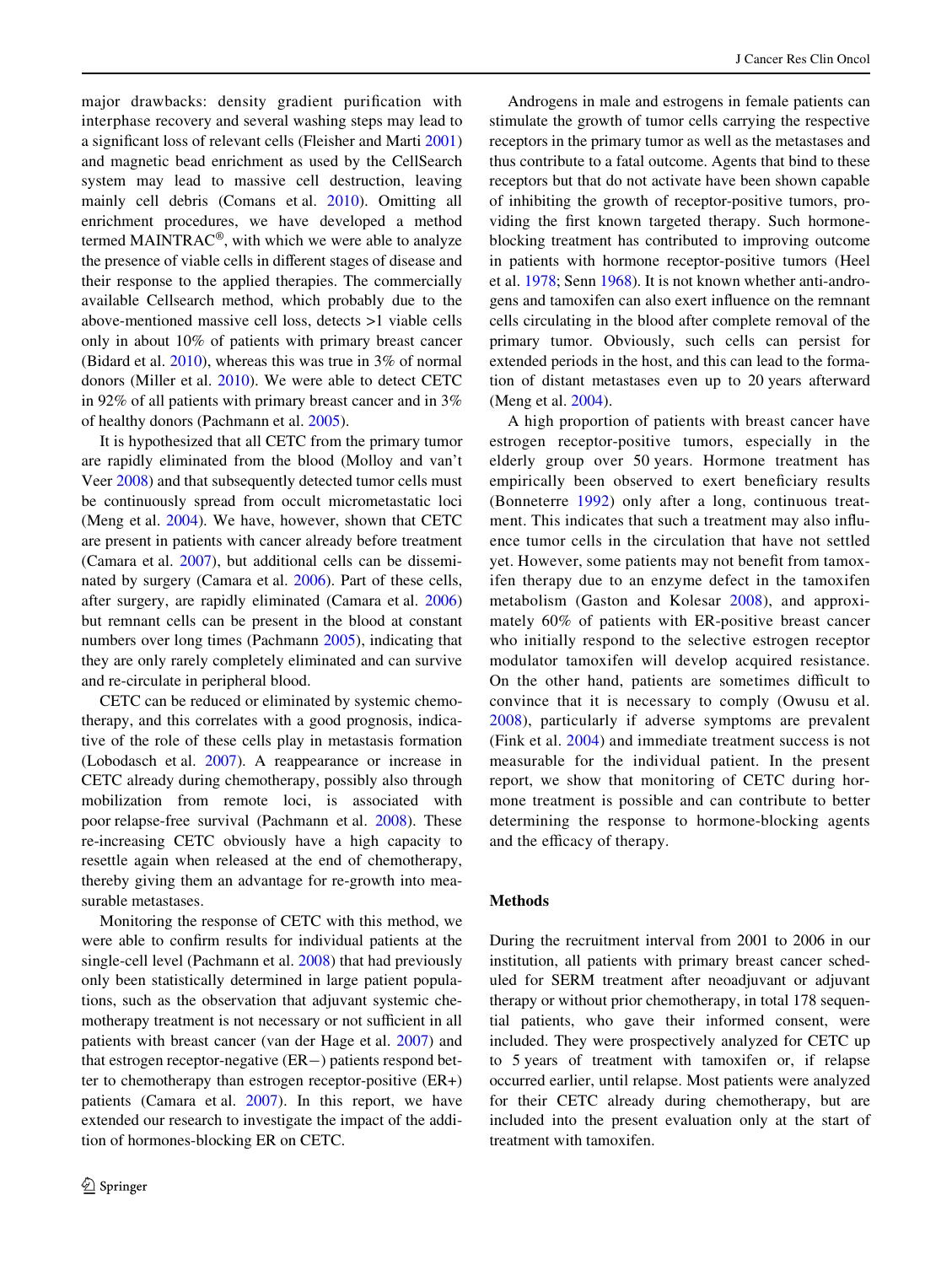About 1 ml of anti-coagulated peripheral blood was obtained, according to ethics committee approval, and analyzed using the previously described microfluorimetric method, where assay method stability of the sample and reproducibility are extensively described (Pachmann et al. [2005](#page-7-1)). In short, in order to compensate for shipping delays, samples were subjected to red blood cell lysis at day 2 after blood drawing (with usually 95% viability) using 10 ml of erythrocyte lysis solution (Qiagen, Hilden, Germany) for 10 min in the cold, spun down at 700 g and re-diluted in 1 ml of PBS. About 10 µl of fluoresceinisothiocyanate (FITC)-conjugated mouse anti-human epithelial antibody (HEA) (Milteny, Bergisch Gladbach Germany) and 1 µl of phycoerythrin (PE)-labeled anti-CD45 were added to  $100 \mu l$  of cell suspension, incubated for 15 min in the dark and readjusted to 1 ml, and 20  $\mu$ l of this suspension was used for measuring epithelial antigen-positive cells.

A defined volume of the cell suspension was applied to a defined area either on adhesion slides (Menzel Gläser, Braunschweig, Germany) or into wells of Elisa plates; the adherent cells were measured either using a Laser Scanning Cytometer (LSC® Compucyte Corporation, Cambridge, MA, USA) and collecting the FITC-HEA and the PE-CD45 fluorescence using a photomultiplier (PMT) or using image analysis in the ScanR (Olympus, Munich, Germany). Values are displayed in scatter grams and histograms. Both approaches enable the user to locate cells contained within the positive population for visual examination and to take photos and fluoromicrographs. Figure [1](#page-3-0)a depicts an example of the procedure. In Fig. [1b](#page-3-0), viability of the cells was visually detected and verified by propidium iodide (PI) staining (entering exclusively dying cells), looking for nuclear PI stain and exclusive surface EpCAM staining. Most patients have been followed for their CETC numbers during adjuvant or neoadjuvant treatment, if necessary. During the subsequent maintenance therapy, CETCs were analyzed at each visit, if possible at intervals of 3 months and later at more extended intervals. This allowed longitudinal follow-up of the CETCs for each patient. Patients were categorized according to their behavior into those with a more than tenfold increase or decrease over a period of 2 years or if relapse occurred before this time. Patients with changes less than tenfold were grouped as those with no significant change. The median relapse-free survival in the groups with decreasing CETCs was not reached, whereas the median relapse-free survival time for the patients with increasing CETCs was about 4 years. If a level of significance of  $P = 0.001$  with a power of 0.8 was to be detected, the sample size was calculated to require 35 patients in each group, which was exceeded in both the group with decreasing and increasing CETCs. Statistical analyses of Kaplan–Meier relapse-free survival and the Cox regression analysis for the confounding variables tumor size, lymph node status, HER2/neu status, hormone receptor status and previous chemotherapy were performed using the SPSS program, version 16.1.

# **Results**

The characteristics of all patients are shown in Table [1.](#page-4-0) They were similar to the patients' characteristics in large studies such as the Breast International Group 1–98 trial (Doughty [2008\)](#page-6-11) with respect to age, tumor size, nodal status and estrogen receptor positivity and frequency of relapses. One hundred and seventeen out of 178 patients (66%) had previously received neoadjuvant or adjuvant chemotherapy. Patients with confirmed HER2/neu positivity were treated with trastuzumab for 1 year. As previously reported (Pachmann et al. [2008](#page-7-5)), most patients even after adjuvant systemic chemotherapy still had circulating tumor cells detectable and all 178 patients received tamoxifen for hormone blockade. The median of CETC numbers before hormone treatment was 3,200/ml (200–51,200/ml, 5–95% confidence interval). For  $29$  (16%) patients, only single analyses of CETC values were available during tamoxifen therapy, leaving 149 patients evaluable for CETC changes during hormone-blocking maintenance treatment. About three patients with primary metastasized breast cancer were excluded. Cell numbers decreased in 66 (45%) and marginally changed in 23 (16%) patients. A more than tenfold increase in cell numbers in spite of systemic hormone blockade occurred in 58 (39%) patients. Typical courses of cell numbers from three individual patients each are shown in Fig. [2](#page-4-1)a and b. In contrast to the sharp, more than tenfold decrease or increase in CETC numbers seen during the weeks of chemotherapy (left negative axis in Fig. [2a](#page-4-1), b), the response to hormone therapy was a slow stepwise reduction (right positive axis) over a period of up to 4 years of monitoring.

In total, 43/175 (25%) relapses occurred during treatment with tamoxifen (8 local and 35 distant metastases), for which CETC monitoring was available in 28/147 (19%), indicating that the population with repeated CETC analysis was representative for the whole patient population; 2 relapses occurred among the 66 cases with decreasing CETC (3%), 3 of the 23 cases with marginal changes (13%) and 21 of the 58 evaluable cases with increasing CETC during tamoxifen treatment (36%). Patients with lacking information from a HER2/neu analysis and the few patients for whom hormone receptor determination was not available were well balanced between patients in complete remission and those in relapse.

The two patients who suffered relapse in spite of decreasing CETC had an extremely high increase in numbers of CETC during surgery. Kaplan–Meier relapse-free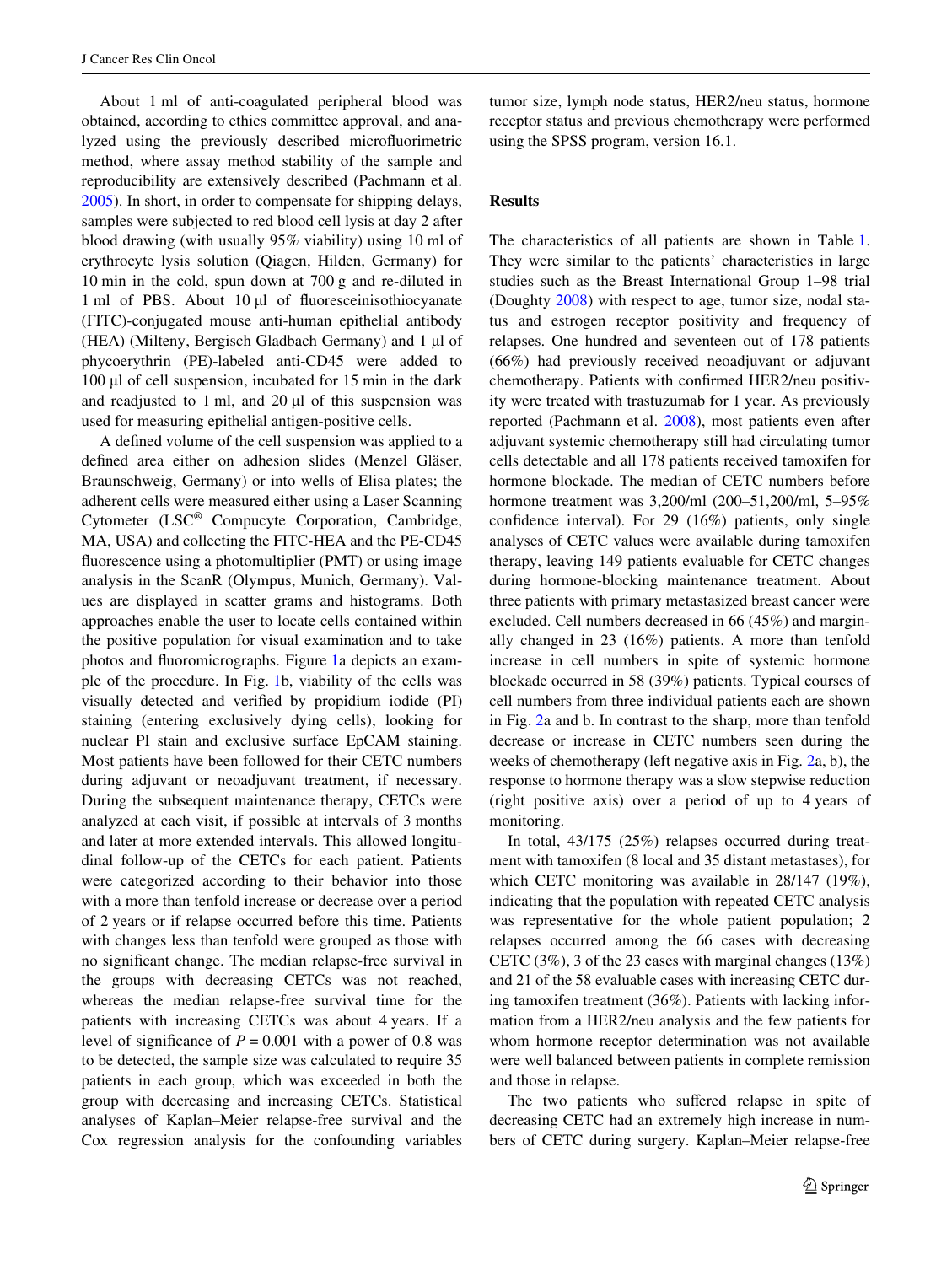

<span id="page-3-0"></span>**Fig. 1 a** Example of the procedure used for analysis of epithelial cells in the LSC. The microscope scans a defined area on a slide, to which a defined volume of cell suspension is applied. The majority of cells are normal blood cells, showing only CD45 fluorescence. Positively stained green fluorescing cells are gated in the *green window*. Cells in

this window can be localized again, viewed, photographed and reanalyzed. **b** Shows a typical picture of a tumor cell detectable in the Scan R by its *green fluorescing cap*, accompanied by two dead (PI-positive) normal blood cells. In transmitted light, more live (PI-negative) blood cells are visible

survival curves are shown in Fig. [3](#page-4-2). Patients with increasing numbers of CETC during tamoxifen treatment had a significantly poorer relapse-free survival than patients with decreasing CETC ( $P < 0.0001$  hazard ratio = 5.5; 95% confidence interval  $1,297-23,626$ ) during the subsequent up to 5½ years (CR: median 850 days, minimum 9 days, maximum 3,155 days, relapses: median 723 days, minimum 175 days, maximum 8,278 days) of observation independent of the previous neoadjuvant or adjuvant treatments. Patients with stable or slightly undulating CETC had an intermediate risk. If compared for known risk factors, there was no difference between relapsing patients and patients in complete continuous remission with respect to age, HER2/ neu status, estrogen receptor status or adjuvant or neoadjuvant treatment. But patients with a relapse had a tendency to have larger tumors  $(P = 0.45)$  and had a significantly higher frequency of positive lymph nodes  $(P = 0.005)$ . Patients who did not receive chemotherapy due to good prognosis had a tendency  $(P = 0.12)$  to have fewer relapses (Table [2\)](#page-5-0). However, in a multivariate Cox regression model, the increase in CETC turned out to be the most significant independent prognostic factor (Table [2\)](#page-5-0).

The behavior of the CETC during the tamoxifen treatment (decrease and marginal changes or increase) was also highly predictive for the subsequent outcome of 45 patients who were scheduled to receive aromatase inhibitors (AI) either due to relapse (17 (38%)) or due to the new treatment strategy of switching from tamoxifen to an AI (28 (62%)) (Fig. [4\)](#page-5-1). Patients who had already shown an increase in cell numbers during tamoxifen treatment had a poorer relapsefree survival during treatment with AI than patients who had responded to tamoxifen therapy with a decrease in CETC  $(P = 0.004)$ . However, there was a clear progression and relapse-free survival advantage in patients receiving AI after tamoxifen also in our patient sample as will be shown in a following paper.

# **Conclusions**

Although in patients with breast cancer the risk of relapse is higher in the hormone receptor-negative  $(HR-)$  group between years  $3$  and  $4$ , the hazard of recurrence for  $HR$  and HR+ patients subsequently crosses, and beyond 5 years it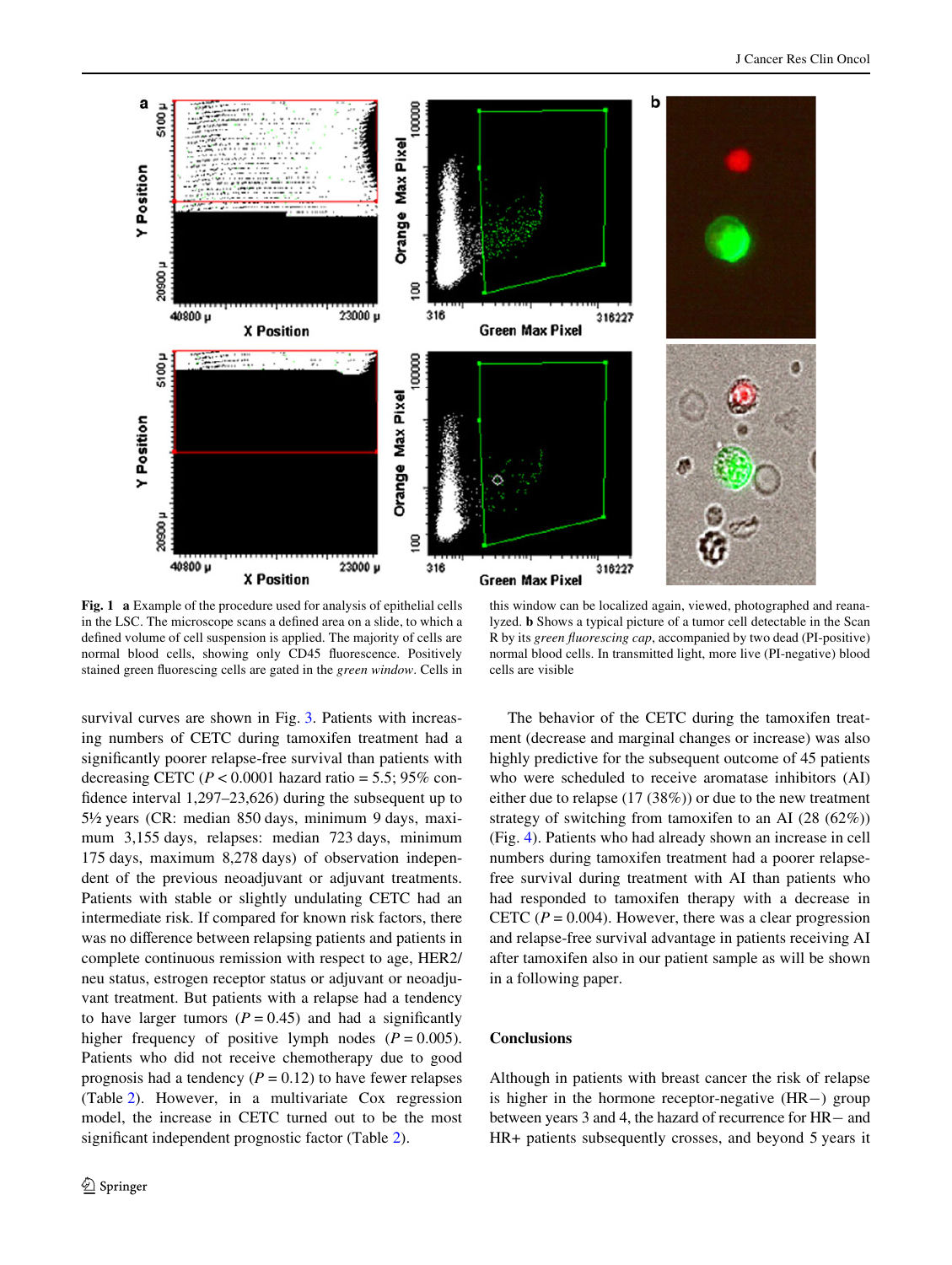<span id="page-4-0"></span>**Table 1** Characteristics of all 175 patients with respect to age, tumor size, lymph nodes, HER2/ neu status, hormone receptor, complete remission/relapse/ progress, chemotherapy

*n.a.* not analyzed, *CR* complete remission, *adj* adjuvant, *neo*

neoadjuvant

| Total patients   | 175       |
|------------------|-----------|
| Mean age         | 55        |
| Tumor size       |           |
| T1               | 91 (52%)  |
| T2               | 67 (38%)  |
| n.a.             | 17 (10%)  |
| Lymph node       |           |
| N <sub>0</sub>   | 103 (59%) |
| N1               | 56 (32%)  |
| n.a.             | 16 (9%)   |
| Her2/neu status  |           |
| Negative         | 83 (48%)  |
| Positive         | 42 (24%)  |
| n.a.             | 50 (28%)  |
| Hormone receptor |           |
| Negative         | 9(5%)     |
| Positive         | 155 (89%) |
| n.a.             | 11 $(6%)$ |
| Relapse/CR       |           |
| Relapse          | 43 (25%)  |
| CR               | 132 (75%) |
| n.a.             | $0(0\%)$  |
| Chemotherapy     |           |
| Adi              | 73 (42%)  |
| Neo              | 41 (23%)  |
| None             | 46 (26%)  |
| n.a.             | 15 (9%)   |

is actually higher for HR+ patients (Saphner et al. [1996](#page-7-9)). This means that, despite optimized treatment, eventually a high proportion of patients, even in the HR+ group with a relatively good prognosis, suffer relapse. Hormone receptor-blocking treatment, without or after previous chemotherapy, has proven to be advantageous over surgery alone in hormone-sensitive breast cancer, with tamoxifen being the gold standard in hormone therapy (EBCTCG [1998](#page-6-12)), and is regarded as one of the first targeted therapies improving outcome with or without previous chemotherapy. Tamoxifen has been assumed to block the growthstimulating effect of estrogen causing cells to stay in the G1 phase of the cell cycle (Osborne [1998\)](#page-7-10), whereas AI work by inhibiting the formation of estrogen (Hind et al. [2007](#page-6-13)). Hormone treatment may also prevent tumor cells from settling (Epstein [2005\)](#page-6-14). Tamoxifen is relatively well tolerated and cost effective. This has prompted studies comparing different times of tamoxifen administration followed by AI (Rabaglio et al. [2007](#page-7-11); Mamounas et al. [2008](#page-6-15); Kaufmann et al. [2007\)](#page-6-16), and it is not yet clear how long either hormone therapy should be given for optimal results (Ingle et al. [2006\)](#page-6-17). Long-term tamoxifen therapy is also



<span id="page-4-1"></span>**Fig. 2 a** and **b** Typical changes in cell numbers in three individual patients each (increase and decrease during treatment with tamoxifen)



<span id="page-4-2"></span>**Fig. 3** Kaplan–Meier relapse-free survival curves of patients with increasing (*red line*) and decreasing (*green line*) CETC numbers during tamoxifen treatment ( $P < 0.001$  hazard ratio = 5.5). Patients with no change in cell numbers (*thin blue line*)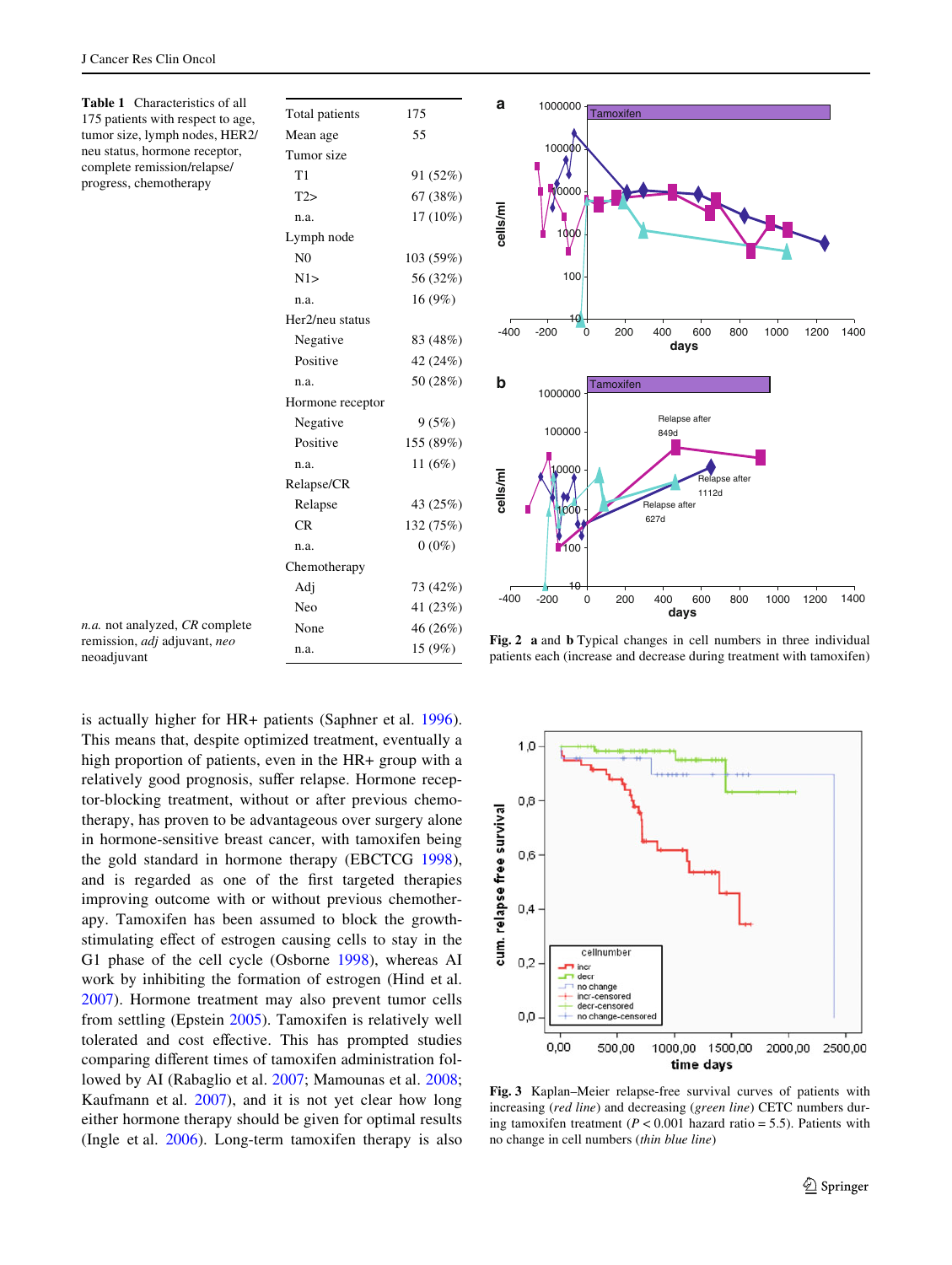<span id="page-5-0"></span>

| Table 2 Differences between relapsing patients and patients in com- |  |  |  |  |
|---------------------------------------------------------------------|--|--|--|--|
| plete continuous remission with respect to age, tumor size, lymph   |  |  |  |  |
| nodes, HER2/neu status, hormone receptor and chemotherapy           |  |  |  |  |

|                             | <b>CR</b> | Rel          | P         |
|-----------------------------|-----------|--------------|-----------|
| Number of patients          | 132 (75%) | 43 (25%)     |           |
| Mean age                    | 51        | 53           | ns        |
| Tumor size                  |           |              |           |
| T1                          | 71 (54%)  | 20(46%)      | $0.45$ ns |
| T2                          | 49 (37%)  | $18(42\%)$   |           |
| n.a.                        | 12(9%)    | 5(12%)       |           |
| Node                        |           |              |           |
| N <sub>0</sub>              | 87 (66%)  | 16(37%)      | 0.005     |
| N1                          | 33 (25%)  | 23 (54%)     |           |
| n.a.                        | 12(9%)    | 4(9%)        |           |
| Her2/neu status             |           |              |           |
| Negative                    | 62 (47%)  | 21(49%)      | ns        |
| Positive                    | 31(23%)   | 11 $(25.5%)$ |           |
| n.a.                        | 39 (30%)  | 11(25.5%)    |           |
| Hormone receptor            |           |              |           |
| Negative                    | 8 (6%)    | $1(2\%)$     | ns        |
| Positive                    | 115(87%)  | 40 (93%)     |           |
| n.a.                        | 9(7%)     | 2(5%)        |           |
| Chemotherapy                |           |              |           |
| Adj                         | 51 (39%)  | 22(51%)      | ns        |
| Neo                         | 31 (23%)  | 10(23%)      |           |
| None                        | 38 (29%)  | 8(19%)       | $0.12$ ns |
| n.a.                        | 12(9%)    | 3(7%)        |           |
| Patients with CETC analysis | 121(82%)  | 26(18%)      |           |
| Decrease                    | 64 (52%)  | 2(11%)       | < 0.0001  |
| Increase                    | 37 (30%)  | 21(81%)      |           |
| No change                   | 20 (16%)  | 3(8%)        |           |

*CR* complete remission, *Rel* relapse, *adj* adjuvant, *neo* neoadjuvant, *n.a.* not analyzed

associated with a variety of adverse effects, including an increased risk of endometrial cancer and thromboembolic events. It would, therefore, be desirable to define earlier and more accurately the subgroup of patients who benefit from this treatment and those not or no longer benefiting from tamoxifen in order to provide them with the best therapy in good time.

In the present report, we have extended CETC monitoring, the value of which was established during neoadjuvant and adjuvant chemotherapy, to adjuvant hormone therapy. In contrast to the rapid response of CETC to chemotherapy, during tamoxifen therapy, we observed a slow, continuous change in CETC numbers over several years decreasing or increasing. This is compatible with the results of cell culture analysis, where cells are driven into the G0/G1 phase of the cell cycle by tamoxifen, rather than cell killing (Osborne [1998\)](#page-7-10).



<span id="page-5-1"></span>**Fig. 4** Kaplan–Meier relapse-free survival curves of patients during treatment with aromatase inhibitors who had had increasing (*red line*) or decreasing (*green line*) CETC numbers during tamoxifen treatment, all patients ( $P = 0.004$ )

Patients with increasing numbers of CETC under tamoxifen therapy clearly had a significantly higher (5.5-fold) risk for relapse than those with decreasing CETC. Although it was not the aim of this work to provide an additional prognostic marker, the increase in CETC during tamoxifen therapy turned out to be the most significant independent prognostic factor in our patient sample which, although small, was distributed in prognostic factors similar to other larger studies. Rather, we aimed at developing a diagnostic tool for therapy monitoring and, we were indeed able to show that, in the absence of overt metastases, an increase in CETC during tamoxifen treatment is the earliest indicator of therapy resistance.

Patients with relapse in spite of decreasing CETC had already had a massive leachate of tumor cells during surgery. Such cells may have had the opportunity to settle and grow into metastases already before the start of tamoxifen therapy. In these patients with peripherally circulating cells still responsive to therapy, the metastases obviously did not respond to tamoxifen, probably due to resistance mechanisms developing in the metastases. If it turns out that one of the main actions of tamoxifen is to prevent circulating tumor cells from settling, then it would be meaningful to apply it early during treatment. Unfortunately, a direct comparison between the cells in the metastases and the circulating cells was not performed; this will be the aim of further research.

Most of the relapses occurred in patients with increasing CETC despite tamoxifen. Therefore, this method makes it possible to identify patients at high risk for progression early in the course of the disease and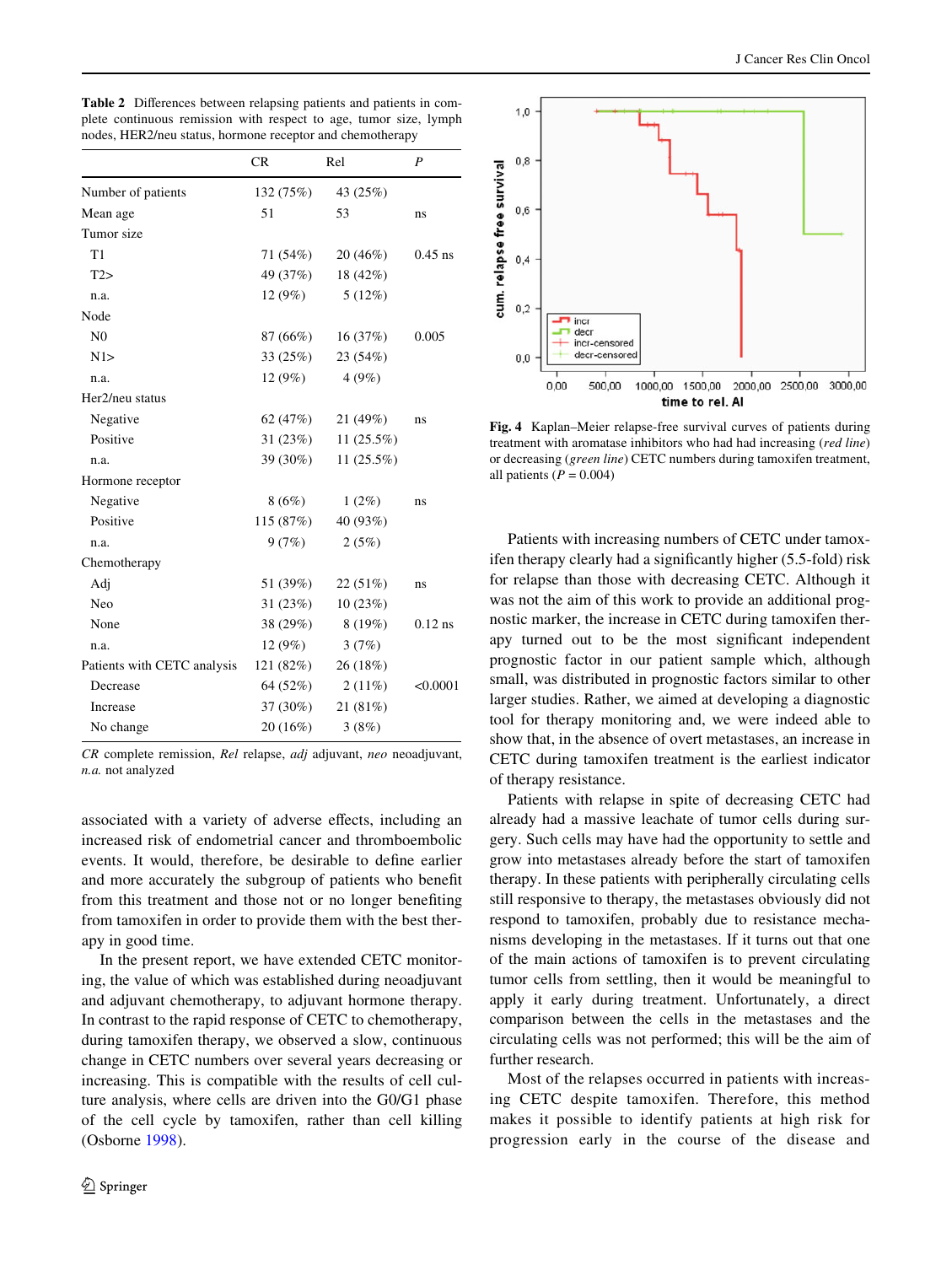quickly identify an inactive treatment regimen without requiring lengthy studies using survival endpoints. Apart from mechanisms postulated as being responsible for tamoxifen resistance (EBCTCG [1998](#page-6-12); Osborne [1998;](#page-7-10) Hind et al. [2007;](#page-6-13) Jordan [2008](#page-6-18)), tamoxifen discontinuation may also play a role, particularly in elderly patients (Gaston and Kolesar [2008\)](#page-6-9). Therefore, at times we find decreasing CETC numbers followed by a reincrease that may indicate tamoxifen resistance, but may also be due to failed compliance to tamoxifen. Gauging the behavior of their CETC might help to convince patients to take a medication that otherwise seems to have no immediate positive effect and eventually also help to decide when unnecessary medication can be terminated.

The increase in CETC during tamoxifen therapy was, however, also a highly significant predictor of relapse during subsequent treatment with AI. Some patients after relapse during tamoxifen can be kept in long-lasting progression-free status with AI. Some tamoxifen-resistant patients, possibly those with CYP2D6 deficiency may even be rescued by treatment with AI. Some of our patients were only switched to AI after developing metastases. It will be one of the main advantages of this new tool of CETC quantification that treatment results might be additionally improved if patients are switched to a better working treatment before the manifestation of metastases, and a switch to other treatment options available should be taken into consideration already at this point in time. CETC monitoring during hormone therapy would, thus, help in the decision of the appropriate time for changing therapies and help to increase the compliance of hormone therapy.

With many issues regarding the adjuvant use of hormone treatment remaining unsettled, such as the optimal duration of treatment or the optimal sequencing of tamoxifen with AI, CETC monitoring will, for the first time, provide a tool applicable to the individual patient to better control and tailor hormone therapy according to the patients' requirements, benefiting not only patients in complete remission but also patients who have already suffered relapse (Cianfrocca and Gradishar [2005\)](#page-6-19).

This method could also contribute to trials in male androgen-dependent tumors (Souhami et al. [2009\)](#page-7-12), giving reliable data, in order to tailor adjuvant endocrine treatment to the needs of the individual patient.

**Conflict of interest** We declare that we have no conflict of interest.

**Open Access** This article is distributed under the terms of the Creative Commons Attribution Noncommercial License which permits any noncommercial use, distribution, and reproduction in any medium, provided the original author(s) and source are credited.

## **References**

- <span id="page-6-3"></span>Bidard FC, Mathiot C, Delaloge S et al (2010) Single circulating tumor cell detection and overall survival in nonmetastatic breast cancer. Ann Oncol 21:729–733
- <span id="page-6-0"></span>Bonadonna G, Moliterni A, Zambett M et al (2005) 30 years' follow up of randomised studies of adjuvant CMF in operable breast cancer: Cohort study. BMJ 330:217–720
- <span id="page-6-8"></span>Bonneterre J (1992) Meta-analysis of adjuvant medical treatment in breast cancers. Ten year results. Bull Cancer 79:459–464
- <span id="page-6-5"></span>Camara O, Kavallaris A, Nöschel H, Rengsberger M, Jörke C, Pachmann K (2006) Seeding of epithelial cells into circulation during surgery for breast cancer: the fate of malignant and benign mobilized cells. World J Surg Oncol 4:67
- <span id="page-6-4"></span>Camara O, Rengsberger M, Egbe A et al (2007) The relevance of circulating epithelial tumour cells (CETC) for therapy monitoring during neoadjuvant (primary systemic) chemotherapy in breast cancer. Ann Oncol 18:1484–1492
- <span id="page-6-19"></span>Cianfrocca M, Gradishar WJ (2005) Controversies in the therapy of early stage breast cancer. Oncologist 10:766–779
- <span id="page-6-2"></span>Comans FA, Doggen CJ, Attard G et al (2010) All circulating EpCAM + CK + CD45 objects predict overall survival in castration resistant prostate cancer. Ann Oncol. doi[:10.1093/annonc/mdg030](http://dx.doi.org/10.1093/annonc/mdg030)
- <span id="page-6-11"></span>Doughty JC (2008) A review of the BIG results: the Breast International Group 1–98 trial analyses. The Breast 17(S1):S9–S14
- <span id="page-6-12"></span>EBCTCG (1998) Tamoxifen for early breast cancer: an overview of the randomised trials. Lancet 354:1451–1467
- <span id="page-6-14"></span>Epstein RJ (2005) Maintenance therapy to suppress micrometastasis: the new challenge for adjuvant cancer treatment. Clin Cancer Res 11:5337–5341
- <span id="page-6-10"></span>Fink AK, Gurwitz J, Rakowski W, Guadagnoli E, Silliman RA (2004) Patient beliefs and tamoxifen discontinuance in older women with estrogen receptor—positive breast cancer. J Clin Oncol 22:3309– 3315
- <span id="page-6-1"></span>Fleisher TA, Marti GE (2001) Detection of unseparated human lymphocytes by flow cytometry. Curr Protoc Immunol Chap 7:Unit 7.9. doi[:10.1002/0471142735.im0707s08](http://dx.doi.org/10.1002/0471142735.im0707s08)
- <span id="page-6-9"></span>Gaston C, Kolesar J (2008) Clinical significance of CYP2D6 polymorphisms and tamoxifen in women with breast cancer. Clin Adv Hematol Oncol 6:825–833
- <span id="page-6-7"></span>Heel RC, Brogden RN, Speight TM, Avery GS (1978) Tamoxifen: a review of its pharmacological properties and therapeutic use in the treatment of breast cancer. Drugs 16:1–24
- <span id="page-6-13"></span>Hind D, Ward S, De Nigris S, Simpson E, Carroll C, Wyld L (2007) Hormonal therapies for early breast cancer: systematic review and economic evaluation. Health Technol Assess 11:1–134, iii–iv, ix–xi
- <span id="page-6-17"></span>Ingle JN, Tu D, Pater JL et al (2006) Duration of letrozole treatment and outcomes in the placebo-controlled NCIC CTG MA.17 extended adjuvant therapy trial. Breast Cancer Res Treat 99:295–300
- <span id="page-6-18"></span>Jordan VC (2008) The 38th David A. Karnofsky lecture: the paradoxical actions of estrogen in breast cancer—survival or death? J Clin Oncol 26:3073–3082
- <span id="page-6-16"></span>Kaufmann M, Jonat W, Hilfrich J et al (2007) Improved overall survival in postmenopausal women with early breast cancer after anastrozole initiated after 2 years of treatment with tamoxifen compared with continued tamoxifen: the ARNO 95 study. J Clin Oncol 25:4639–4641
- <span id="page-6-6"></span>Lobodasch K, Dengler R, Fröhlich F et al (2007) Quantification of circulating tumour cells for monitoring of adjuvant therapy in breast cancer: an increase in cell number at completion of therapy is a predictor of early relapse. Breast 16:211–218
- <span id="page-6-15"></span>Mamounas EP, Jeong JH, Wickerham DJ et al (2008) Benefit from exemestane as extended adjuvant therapy after 5 years of adjuvant tamoxifen: intention-to-treat analysis of the national